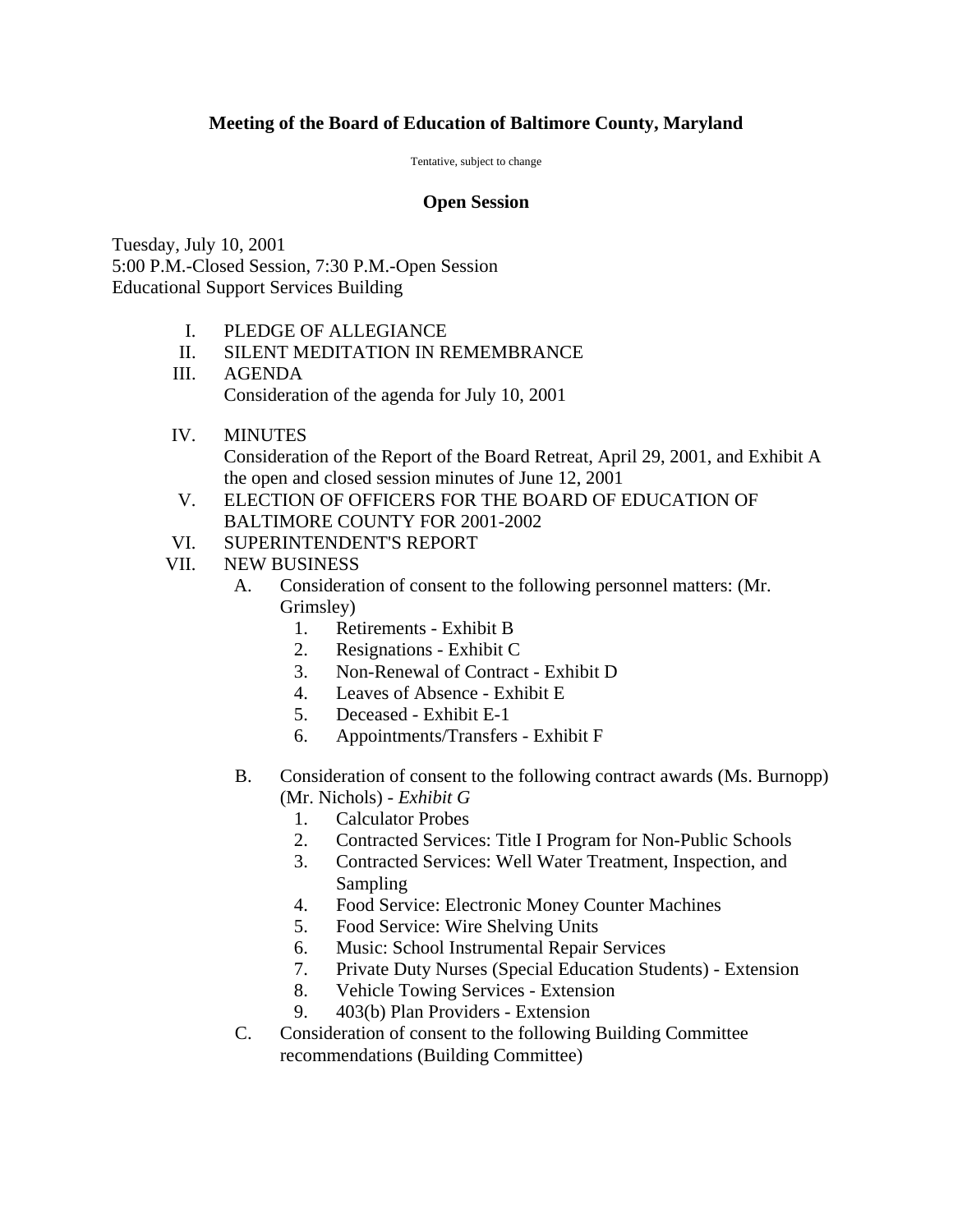- 1. IT Cabling for Major Maintenance Renovation Projects Bear Creek Elementary and Middlesex Elementary Schools - Exhibit H
- 2. IT Cabling for Major Maintenance Renovation Projects Chase Elementary and Dundalk Elementary Schools - Exhibit I
- 3. IT Cabling for Major Maintenance Renovation Projects Featherbed Lane Elementary, Hampton Elementary, and Lutherville Laboratory Schools - Exhibit J
- 4. IT Cabling for Major Maintenance Renovation Projects Middleborough Elementary and Victory Villa Elementary Schools - Exhibit K
- 5. Reroofing Project Chatsworth School Exhibit L
- 6. Reroofing Project Fifth District Elementary School Exhibit M
- 7. Reroofing Project Franklin Elementary School Exhibit N
- 8. Reroofing Project Loch Raven Shop Exhibit O
- 9. Reroofing Project Sandalwood Elementary School Exhibit P
- 10. Reroofing Project Seneca Elementary School Exhibit Q
- 11. Reroofing Project Stemmers Run Middle School Exhibit R
- 12. Reroofing Project Victory Villa Elementary School Exhibit S
- 13. Science Lab Renovations/Walls Project Chesapeake High Exhibit T
- 14. Post Construction Cleaning New Town Elementary School Exhibit U
- 15. Accessible Route to Playground Norwood Elementary School Exhibit V
- 16. Welding Shop Renovations Overlea High School Exhibit W
- 17. Cafeteria Addition and Renovations Stoneleigh Elementary School - Exhibit X
- 18. Electrical Service Upgrade Wellwood International School Exhibit Y
- 19. Emergency Award of Contract New Chiller McCormick Elementary School - Exhibit Z
- 20. Various Construction Contracts for New Addition Woodlawn High School - Exhibit AA
- 21. Fee Acceptance Consultant Design Services for Major Maintenance Renovations - Seven Oaks Elementary Schools - Exhibit BB
- 22. Fee Acceptance Construction Administration Services for Reroofing Project - Edmondson Heights Elementary School - Exhibit CC
- 23. Fee Acceptance Construction Administration Services for Reroofing Project - Stemmers Run Middle School - Exhibit DD
- 24. Fee Acceptance Inspection Services for Reroofing Project Chatsworth School - Exhibit EE
- 25. Fee Acceptance Inspection Services for Reroofing Project Fifth District Elementary School - Exhibit FF